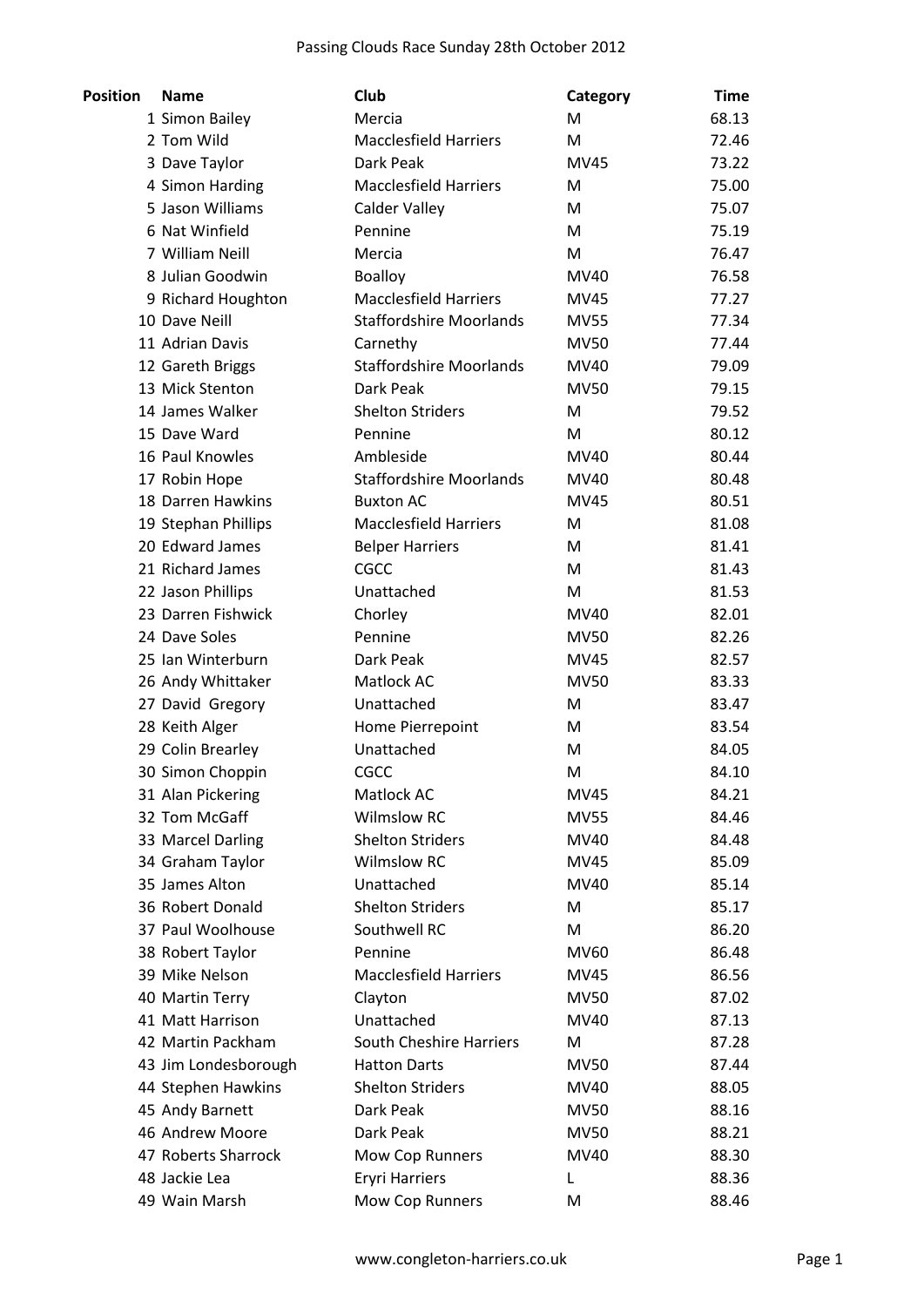| <b>Position</b> | <b>Name</b>          | <b>Club</b>                                   | Category    | <b>Time</b> |
|-----------------|----------------------|-----------------------------------------------|-------------|-------------|
|                 | 50 Jim Trueman       | Pennine                                       | <b>MV45</b> | 88.50       |
|                 | 51 Willy Kitchen     | Dark Peak                                     | MV40        | 89.00       |
|                 | 52 Steve Bowker      | Pennine                                       | <b>MV55</b> | 89.09       |
|                 | 53 Tim Rippon        | Dark Peak                                     | <b>MV45</b> | 89.15       |
|                 | 54 Neil Wootton      | Unattached                                    | M           | 89.42       |
|                 | 55 Graham Screawn    | <b>Wilmslow RC</b>                            | <b>MV45</b> | 90.05       |
|                 | 56 Ian Mills         | <b>Macclesfield Harriers</b>                  | М           | 90.25       |
|                 | 57 David Malia       | Mercia                                        | <b>MV45</b> | 91.01       |
|                 | 58 Kenneth Malton    | <b>Shelton Striders</b>                       | M           | 91.30       |
|                 | 59 John Brownell     | Dark Peak                                     | MV45        | 91.35       |
|                 | 60 Neil Clarke       | <b>Macclesfield Harriers</b>                  | <b>MV50</b> | 91.38       |
|                 | 61 Sandra Lewis      | Altrincham District AC                        | L           | 91.46       |
|                 | 62 Sean Ollier       | <b>Belper Harriers</b>                        | M           | 91.52       |
|                 | 63 John Mooney       | <b>Macclesfield Harriers</b>                  | <b>MV50</b> | 92.15       |
|                 | 64 Colin Wilshaw     | Pennine                                       | <b>MV45</b> | 92.33       |
|                 | 65 Alex Buckley      | <b>Shelton Striders</b>                       | MV40        | 92.37       |
|                 | 66 Chris Chaddock    | <b>Staffordshire Moorlands</b>                | M           | 92.46       |
|                 | 67 Richard Gardiner  | CGCC                                          | M           | 92.51       |
|                 | 68 Ian Smallwood     | <b>Wilmslow RC</b>                            | MV45        | 92.54       |
|                 | 69 Geoff Pettengell  | Mow Cop Runners                               | <b>MV50</b> | 92.58       |
|                 | 70 Wayne West        | Dark Peak                                     | M           | 93.16       |
|                 | 71 Paul Booth        | Pennine                                       | M           | 93.33       |
|                 | 72 Reg Cooper        | Unattached                                    | <b>MV55</b> | 93.35       |
|                 | 73 Ann-Marie Jones   | Altrincham District AC                        | LV55        | 93.45       |
|                 | 74 Michael Buckenham | Unattached                                    | MV40        | 93.50       |
|                 | 75 David Horton      | <b>Belper Harriers</b>                        | MV45        | 93.53       |
|                 | 76 Mark Halsey       | <b>Buxton AC</b>                              | M           | 94.48       |
|                 | 77 Bruce Humphrey    | Altrincham District AC                        | M           | 95.02       |
|                 | 78 Mario Rocchelli   | Long Eaton                                    | M           | 95.16       |
|                 | 79 Phil Forton       | <b>FRA</b>                                    | M           | 95.24       |
|                 | 80 Jason Holmes      | Unattached                                    | <b>MV45</b> | 95.36       |
|                 | 81 Tim Ruck          | Pennine                                       | M           | 95.52       |
|                 | 82 Nick Wishart      | <b>Delamere Spartans</b>                      | MV45        | 95.56       |
|                 | 83 Trevor Longman    | <b>Macclesfield Harriers</b>                  | MV60        | 96.07       |
|                 | 84 David Whitfield   | Unattached                                    | MV40        | 96.42       |
|                 | 85 Paul Chrisp       | <b>Delamere Spartans</b>                      | <b>MV50</b> | 97.09       |
|                 | 86 Trevor Stevens    | Unattached                                    | <b>MV55</b> | 97.25       |
|                 | 87 Jeremy Loughram   | Unattached                                    | MV45        | 97.27       |
|                 | 88 Ian Warhurst      | Pennine                                       | <b>MV50</b> | 97.36       |
|                 | 89 Julia Nolan       | Dark Peak                                     |             |             |
|                 | 90 Martin Cortvriend |                                               | LV45        | 97.41       |
|                 |                      | <b>Denbigh Harriers</b><br><b>Wilmslow RC</b> | MV60<br>M   | 97.48       |
|                 | 91 Matthew Taylor    |                                               |             | 98.02       |
|                 | 92 Stuart Barnard    | Pensby Runners                                | M           | 98.06       |
|                 | 93 Chris Green       | <b>Staffordshire Moorlands</b>                | <b>MV55</b> | 98.13       |
|                 | 94 Rob Gilbert       | <b>Wilmslow RC</b>                            | MV40        | 98.32       |
|                 | 95 Richard Hirons    | <b>Wilmslow RC</b>                            | MV45        | 98.41       |
|                 | 96 Richard Ross      | Unattached                                    | MV45        | 98.45       |
|                 | 97 Tony Hulme        | <b>Wilmslow RC</b>                            | MV65        | 98.51       |
|                 | 98 Andy Butler       | Pennine                                       | <b>MV55</b> | 99.12       |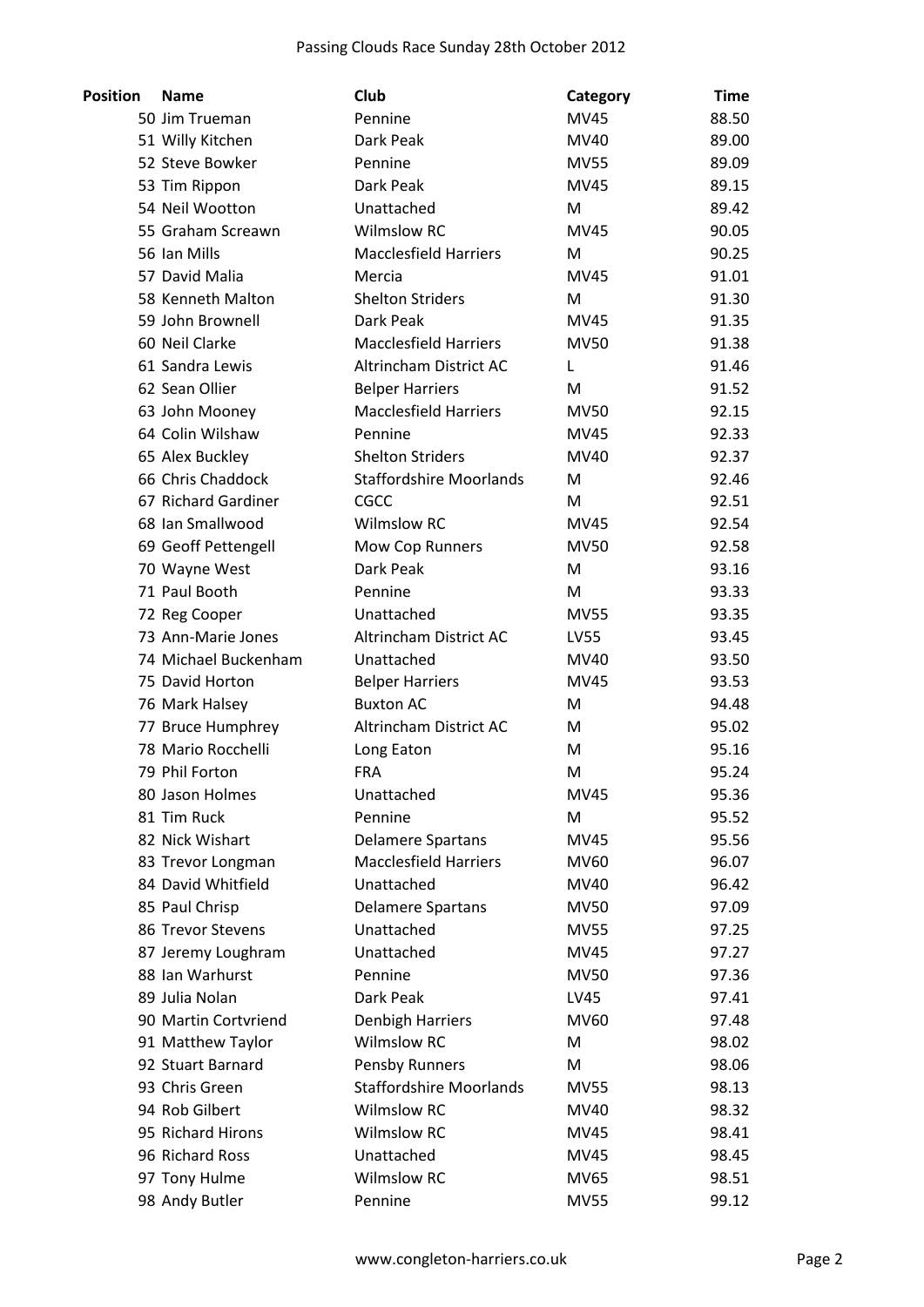| <b>Position</b> | <b>Name</b>                             | Club                           | Category    | <b>Time</b>      |
|-----------------|-----------------------------------------|--------------------------------|-------------|------------------|
|                 | 99 Alex Mason                           | Vale Royal                     | M           | 99.54            |
|                 | 100 Mark Eastman                        | Goyt Valley Striders           | M           | 100.02           |
|                 | 101 Kevin Price                         | Mow Cop Runners                | <b>MV45</b> | 100.05           |
|                 | 102 Craig Hunt                          | <b>Wilmslow RC</b>             | MV40        | 100.16           |
|                 | 103 Matt Pentney                        | Unattached                     | M           | 100.23           |
|                 | 104 Phill Abbott                        | Long Eaton                     | M           | 100.31           |
|                 | 105 Clare Gardiner                      | CGCC                           | F           | 100.37           |
|                 | 106 Keith Skelton                       | <b>Stafford Harriers</b>       | <b>MV45</b> | 100.47           |
|                 | 107 Lee Grant                           | <b>Goyt Valley Striders</b>    | MV40        | 100.50           |
|                 | 108 Nicky Dick                          | Matlock AC                     | LV50        | 100.56           |
|                 | 109 Nigel Crompton                      | Pensby Runners                 | <b>MV50</b> | 101.08           |
|                 | 110 David Madden                        | Unattached                     | MV40        | 101.16           |
|                 | 111 Simon Higgins                       | Unattached                     | MV40        | 101.29           |
|                 | 112 Roland Meylan                       | <b>Buxton AC</b>               | MV40        | 102.10           |
|                 | 113 Gareth Trimble                      | <b>Wilmslow RC</b>             | MV40        | 102.19           |
|                 | 114 Ian Ankers                          | <b>Staffordshire Moorlands</b> | MV60        | 103.22           |
|                 | 115 Ian Crompton                        | <b>Shelton Striders</b>        | <b>MV45</b> | 104.10           |
|                 | 116 Jarrod Homer                        | <b>Wilmslow RC</b>             | <b>MV45</b> | 104.15           |
|                 | 117 Richard Lawson                      | <b>Wilmslow RC</b>             | MV40        | 104.19           |
|                 | 118 Allan Bocking                       | <b>Cheshire Hill Racers</b>    | <b>MV55</b> | 104.52           |
|                 | 119 Dave Walker                         | <b>Macclesfield Harriers</b>   | <b>MV55</b> | 105.02           |
|                 | 120 Louisa Harrison                     | Wilmslow                       | M           | 105.10           |
|                 | 121 Roy Whittle                         | <b>Goyt Valley Striders</b>    | M           | 105.30           |
|                 | 122 Ken Burgess                         | Altrincham District AC         | <b>MV70</b> | 106.02           |
|                 | 123 Carl Baker                          | Unattached                     | MV40        | 106.08           |
|                 | 124 Geoff Gilbert                       | <b>Wilmslow RC</b>             | MV60        | 106.10           |
|                 | 125 Neville Palmer                      | Unattached                     | M           | 106.21           |
|                 | 126 Laurence Regan                      | Unattached                     | MV40        | 106.55           |
|                 | 127 Jeff Adams                          | <b>Pensby Runners</b>          | <b>MV55</b> | 107.10           |
|                 | 128 Rob Wallis                          | <b>Buxton AC</b>               | <b>MV45</b> | 107.15           |
|                 | 129 Anthony Lonyon                      | Unattached                     | MV45        | 107.31           |
|                 | 130 David Middleton-Egan                | Unattached                     | M           | 107.35           |
|                 | 131 Nicholas Pope                       | <b>FRA</b>                     | <b>MV50</b> | 107.44           |
|                 | 132 Andrew Dodd                         | <b>Wilmslow RC</b>             | MV40        | 107.48           |
|                 | 133 Darren Bagnall                      | <b>Totton RC</b>               | MV45        | 107.54           |
|                 | 134 Jon Marsh                           | <b>FRA</b>                     | <b>MV50</b> | 108.02           |
|                 | 135 Alan Harding                        | <b>Delamere Spartans</b>       | M           | 108.11           |
|                 | 136 Gary Atkinson                       | Unattached                     | MV45        | 108.13           |
|                 | 137 Clive Russell                       | Matlock AC                     | <b>MV70</b> | 108.17           |
|                 | 138 Angela Jacquemart                   | <b>Staffordshire Moorlands</b> | LV45        | 108.35           |
|                 | 139 Richard Horner                      | Mercia                         | <b>MV50</b> |                  |
|                 | 140 William Houghton                    | <b>Buxton AC</b>               | M           | 108.56<br>109.07 |
|                 |                                         | Dark Peak                      |             |                  |
|                 | 141 Philip Walters<br>142 Jan Forrester | Matlock AC                     | MV45        | 109.08           |
|                 |                                         |                                | LV60        | 109.15           |
|                 | 143 Nicola Lomas                        | Newcastle                      | L           | 109.18           |
|                 | 144 Robert Morris                       | Unattached                     | M           | 109.22           |
|                 | 145 Russell Morgan                      | Wirksworth RC                  | M           | 109.49           |
|                 | 146 Chris Horsfall                      | Handsworth Road Hogs           | <b>MV55</b> | 110.00           |
|                 | 147 Pat Peers                           | Pensby Runners                 | LV50        | 110.10           |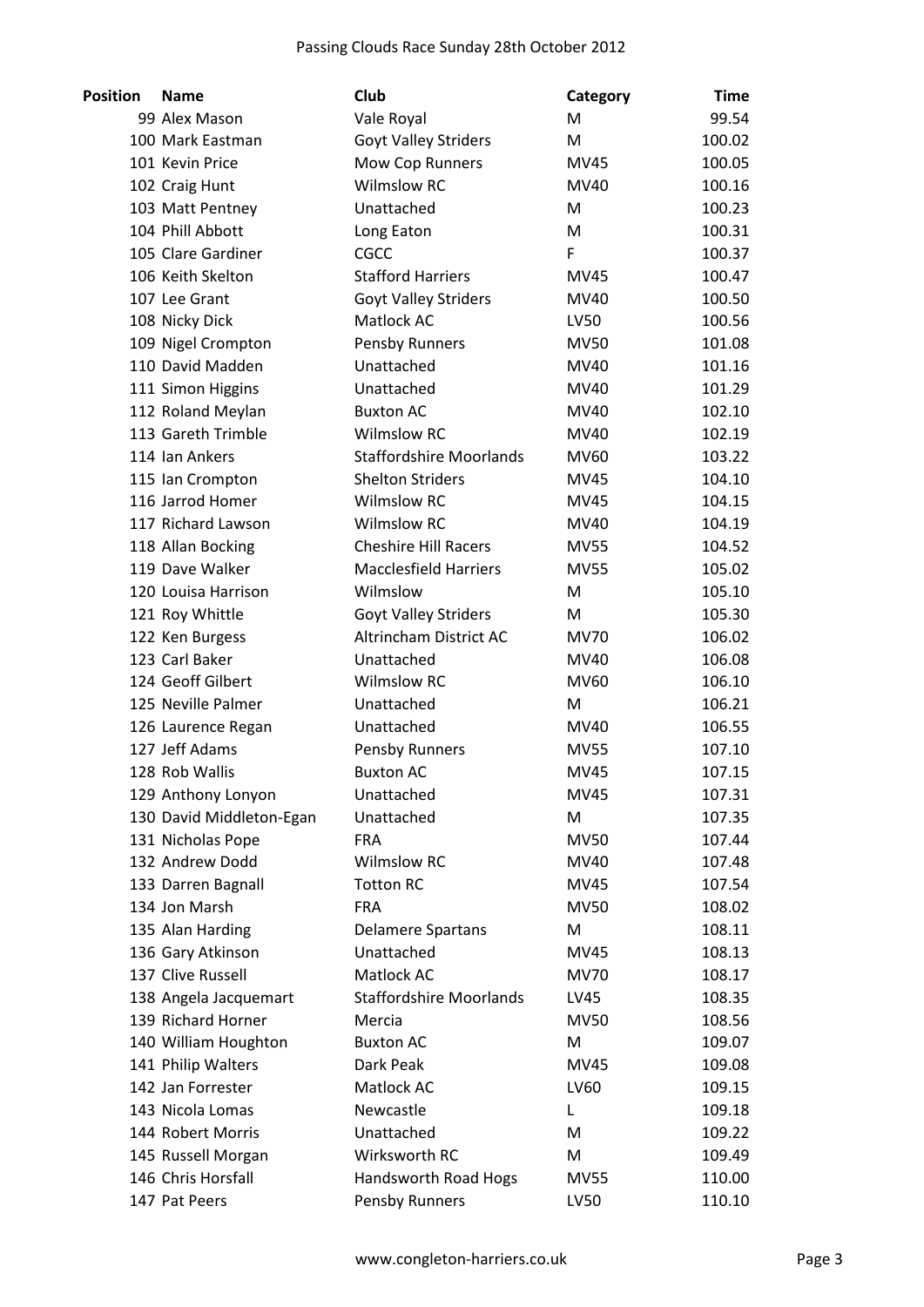| <b>Position</b> | <b>Name</b>            | <b>Club</b>                    | Category    | <b>Time</b> |
|-----------------|------------------------|--------------------------------|-------------|-------------|
|                 | 148 Kate Sutton        | <b>Wilmslow RC</b>             | <b>LV50</b> | 110.18      |
|                 | 149 Eva Moncaster      | Wirksworth RC                  | L           | 110.28      |
|                 | 150 Ian Gibson         | Dark Peak                      | <b>MV45</b> | 110.38      |
|                 | 151 Barrie Sanderson   | <b>Macclesfield Harriers</b>   | <b>MV45</b> | 110.46      |
|                 | 152 David Gould        | <b>West Bromwich Harriers</b>  | <b>MV55</b> | 110.59      |
|                 | 153 Richard Hopkinson  | Dark Peak                      | <b>MV60</b> | 111.13      |
|                 | 154 Andy Watts         | <b>Wilmslow RC</b>             | М           | 111.31      |
|                 | 155 David Forshaw      | <b>Buxton AC</b>               | <b>MV45</b> | 111.40      |
|                 | 156 Julie Holmes       | <b>Mow Cop Runners</b>         | LV50        | 111.58      |
|                 | 157 Martin Griffiths   | Dark Peak                      | MV40        | 112.01      |
|                 | 158 William O' Regan   | Unattached                     | <b>MV45</b> | 112.07      |
|                 | 159 Paul Brearley      | Unattached                     | M           | 112.31      |
|                 | 160 Chris Cannon       | <b>Wilmslow RC</b>             | <b>MV55</b> | 112.42      |
|                 | 161 Anthony Horsfall   | Handsworth Road Hogs           | MV45        | 112.47      |
|                 | 162 Ian Coates         | <b>Staffordshire Moorlands</b> | <b>MV50</b> | 112.58      |
|                 | 163 Darren Burns       | <b>Fell Ponies</b>             | <b>MV45</b> | 113.21      |
|                 | 164 Wendy Freeman      | <b>Hatton Darts</b>            | L           | 113.31      |
|                 | 165 Richard Knowles    | Totley                         | M           | 113.38      |
|                 | 166 David Arundale     | Dark Peak                      | <b>MV55</b> | 113.41      |
|                 | 167 Paul Griffiths     | Penistone                      | <b>MV50</b> | 113.57      |
|                 | 168 Richard Pegram     | Wirksworth RC                  | <b>MV45</b> | 114.16      |
|                 | 169 Rod Campbell       | <b>Staffordshire Moorlands</b> | <b>MV65</b> | 114.37      |
|                 | 170 Claire Anderson    | Home Pierrepoint               | L           | 115.11      |
|                 | 171 Dawn Richards      | Clayton                        | LV45        | 115.57      |
|                 | 172 John Keyworth      | Pensby Runners                 | <b>MV55</b> | 116.14      |
|                 | 173 Bill Sheppard      | Long Eaton                     | <b>MV55</b> | 116.37      |
|                 | 174 Martin Clayton     | <b>Delamere Spartans</b>       | <b>MV45</b> | 117.21      |
|                 | 175 Roy Fisher         | Pensby Runners                 | <b>MV60</b> | 117.41      |
|                 | 176 Chris Skellern     | <b>Stafford Harriers</b>       | LV50        | 117.48      |
|                 | 177 Mick Fowler        | Unattached                     | <b>MV55</b> | 117.59      |
|                 | 178 Nigel Dean         | Unattached                     | MV40        | 118.01      |
|                 | 179 Andrew Wright      | Unattached                     | M           | 118.03      |
|                 | 180 Alan Ashforth      | Handsworth Road Hogs           | MV60        | 118.23      |
|                 | 181 Nigel Pratten      | Pensby Runners                 | MV65        | 118.37      |
|                 | 182 Raymond Migocz     | Unattached                     | MV60        | 121.23      |
|                 | 183 Angela Maziere     | <b>Wilmslow RC</b>             | L           | 123.36      |
|                 | 184 Carolyn Hirons     | <b>Wilmslow RC</b>             | LV45        | 123.38      |
|                 | 185 Mike Arundale      | Dark Peak                      | <b>MV55</b> | 123.44      |
|                 | 186 Janine Ellis       | <b>Wilmslow RC</b>             | LV40        | 125.36      |
|                 | 187 Sally Price        | <b>Wilmslow RC</b>             | L           | 125.52      |
|                 | 188 Tony Keatman       | Unattached                     | MV65        | 126.40      |
|                 | 189 Brendan O' Kane    | Unattached                     | MV45        | 127.25      |
|                 | 190 Michael Unwin      | <b>Staffordshire Moorlands</b> | MV60        | 127.47      |
|                 | 191 Trevor Faulkner    | <b>Wilmslow RC</b>             | <b>MV70</b> | 128.58      |
|                 | 192 Peter Sturgess     | Long Eaton                     | <b>MV50</b> | 131.13      |
|                 | 193 Malcolm Rushton    | Trentham                       | MV60        | 131.25      |
|                 | 194 Julie Whitehall    | <b>Macclesfield Harriers</b>   | LV45        | 131.40      |
|                 | 195 Christine Loughran | Unattached                     | LV45        | 135.19      |
|                 | 196 Alan Wilcox        | <b>Instinctive Sports</b>      | <b>MV45</b> | 136.08      |
|                 |                        |                                |             |             |